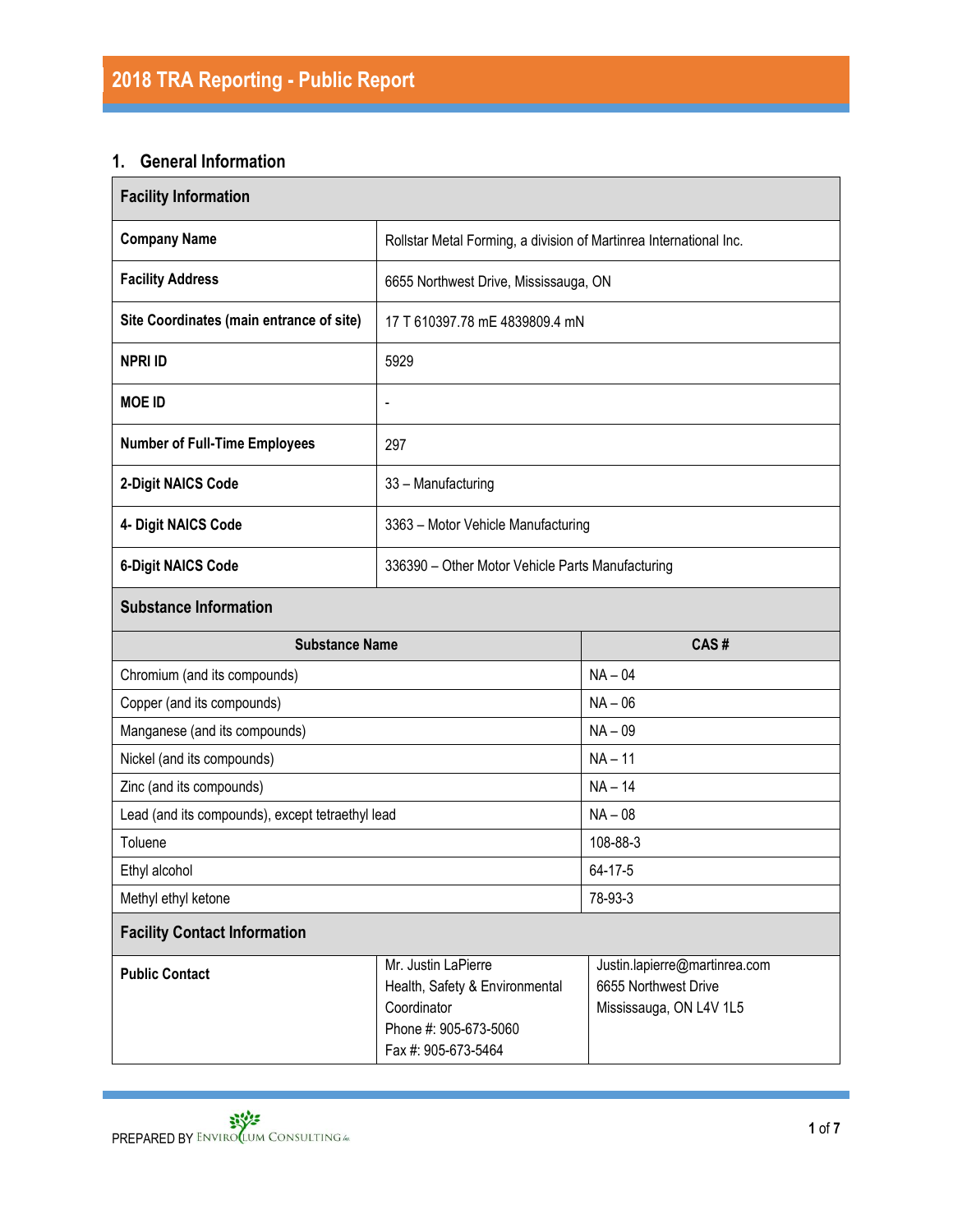## **2. Toxic Substance Accounting Summary**

Facility-wide Amounts of Toxic Substances Reported for 2018:

| <b>Substance Name</b>         | <b>Used</b>  | <b>Created</b> | <b>Contained In</b><br><b>Product</b> | <b>Release</b><br>to Air | Disposed /<br><b>Recycled</b> |
|-------------------------------|--------------|----------------|---------------------------------------|--------------------------|-------------------------------|
| Chromium (and its compounds)  | 100 to 1,000 |                | $0$ to 1                              | 0                        | 100 to 1,000                  |
| Copper (and its compounds)    | 10 to 100    |                | 10 to 100                             | $\mathbf{0}$             | 10 to 100                     |
| Manganese (and its compounds) | 10 to 100    |                | 1 to 10                               | $\mathbf{0}$             | 10 to 100                     |
| Nickel (and its compounds)    | 100 to 1,000 |                | 10 to 100                             | $\mathbf{0}$             | 10 to 100                     |
| Zinc (and its compounds)      | 10 to 100    |                | 10 to 100                             | $\mathbf{0}$             | 1 to 10                       |
| Lead (and its compounds)      | 1 to 10      |                | 1 to 10                               | $\mathbf{0}$             | $0$ to 1                      |
| Toluene                       | 1 to 10      |                |                                       | 1 to 10                  |                               |
| Ethyl alcohol                 | 1 to 10      |                |                                       | 1 to 10                  | --                            |
| Methyl ethyl ketone           | 1 to 10      |                |                                       | 1 to 10                  |                               |

**NOTE:** Units are expressed in tonnes, unless otherwise indicated. '-- ' indicates not applicable.

#### **3. Quantification Comparison to Previous Year**

3.1 Chromium (and its compounds)

|                                  | Unit   | 2018         | 2017         | Change<br>(Unit) | Change<br>(%) | <b>Rationale for Change</b>       |
|----------------------------------|--------|--------------|--------------|------------------|---------------|-----------------------------------|
| Used                             | Tonnes | 100 to 1,000 | 100 to 1,000 | 10 to 100        | <b>19.6</b>   | Increased stainless steel         |
| Created                          |        |              |              |                  |               | materials<br>purchased/processed. |
| Contained In Product             | Tonnes | 0            | 100 to 1,000 | 100 to 1,000     | ↓ 121.8       |                                   |
| Release to Air                   | Tonnes | 0            | 0            | 0                | 0             |                                   |
| Release to Water                 |        |              |              |                  |               |                                   |
| On-site Disposal                 |        |              |              |                  |               | Increase in scrap metal           |
| <b>Transferred for Disposal</b>  |        |              |              |                  |               | recycled. Data collection         |
| <b>Transferred for Recycling</b> | Tonnes | 100 to 1,000 | 100 to 1,000 | 100 to 1,000     | <b>153.9</b>  | different from previous year.     |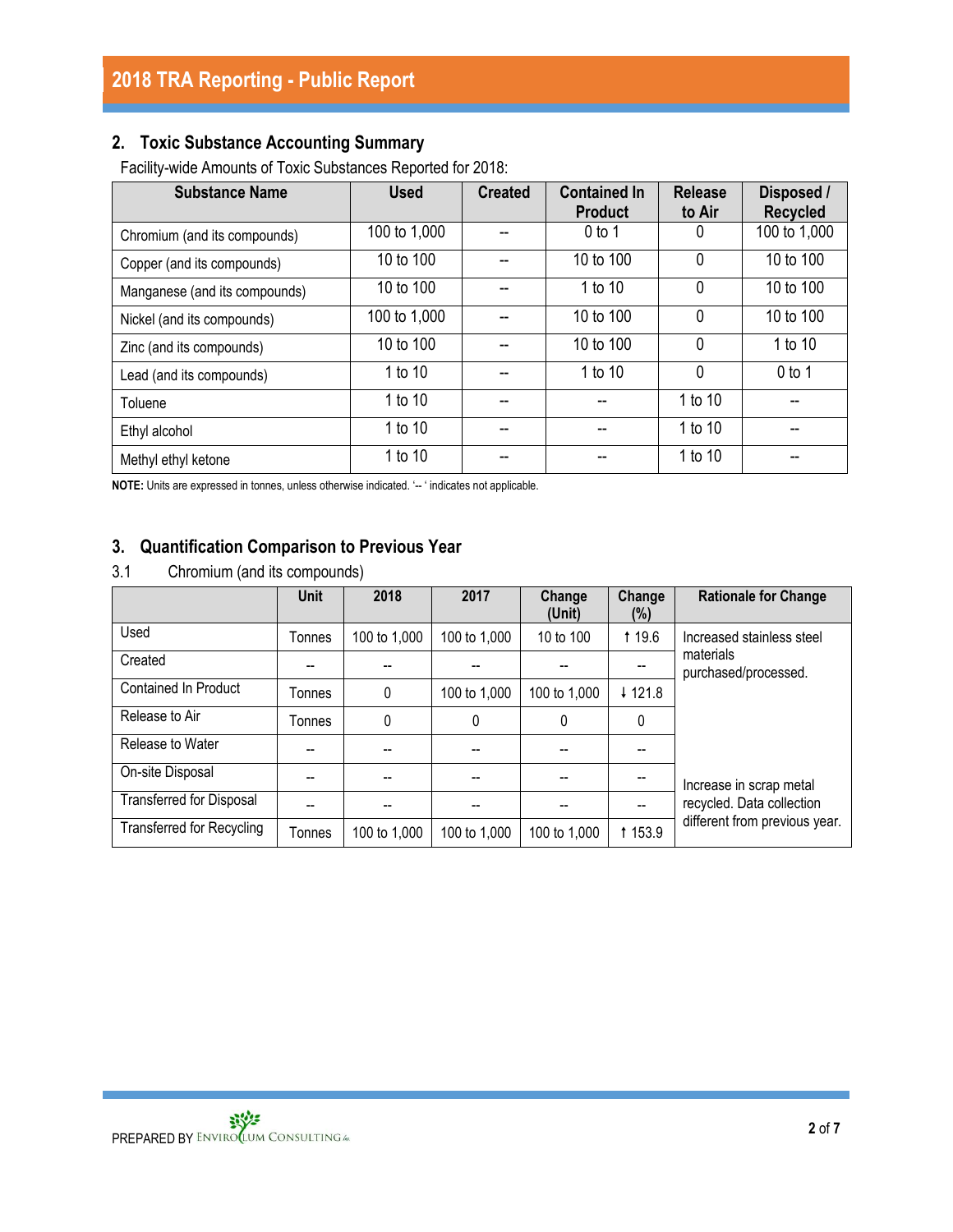# **2018 TRA Reporting - Public Report**

## 3.2 Copper (and its compounds)

|                                  | <b>Unit</b> | 2018      | 2017      | Change<br>(Unit) | Change<br>$(\%)$ | <b>Rationale for Change</b>                                |
|----------------------------------|-------------|-----------|-----------|------------------|------------------|------------------------------------------------------------|
| Used                             | Tonnes      | 10 to 100 | 10 to 100 | 10 to 100        | 152.6            | Increased aluminum                                         |
| Created                          | --          |           |           |                  |                  | material<br>purchased/processed.                           |
| <b>Contained In Product</b>      | Tonnes      | 10 to 100 | 10 to 100 | 1 to 10          | <b>118.6</b>     |                                                            |
| Release to Air                   | Tonnes      | 0         | 0         | 0                | $\mathbf{0}$     |                                                            |
| Release to Water                 | --          |           |           |                  |                  |                                                            |
| On-site Disposal                 | --          |           |           |                  |                  |                                                            |
| <b>Transferred for Disposal</b>  | --          | --        | --        |                  |                  | Increase in scrap metal                                    |
| <b>Transferred for Recycling</b> | Tonnes      | 10 to 100 | 1 to 10   | 1 to 10          | <b>1252.7</b>    | recycled. Data collection<br>different from previous year. |

## 3.3 Manganese (and its compounds)

|                                  | <b>Unit</b> | 2018      | 2017                                  | Change<br>(Unit) | Change<br>(%) | <b>Rationale for Change</b>                          |
|----------------------------------|-------------|-----------|---------------------------------------|------------------|---------------|------------------------------------------------------|
| Used                             | Tonnes      | 10 to 100 | 10 to 100                             | 10 to 100        | 167.1         | Increased stainless steel                            |
| Created                          |             |           | $- -$                                 |                  |               | materials<br>purchased/processed.                    |
| Contained In Product             | Tonnes      | 1 to 10   | 10 to 100                             | 1 to 10          | 154.9         |                                                      |
| Release to Air                   | Tonnes      | 0         | $\mathbf{0}$                          | 0                | 0             |                                                      |
| Release to Water                 |             |           |                                       |                  |               |                                                      |
| On-site Disposal                 |             |           |                                       |                  | --            |                                                      |
| <b>Transferred for Disposal</b>  |             |           | $\hspace{0.05cm}$ – $\hspace{0.05cm}$ |                  |               | Increase in scrap metal<br>recycled. Data collection |
| <b>Transferred for Recycling</b> | Tonnes      | 10 to 100 | 1 to 10                               | 10 to 100        | 1 267.5       | different from previous year.                        |

### 3.4 Nickel (and its compounds)

|                                  | <b>Unit</b> | 2018         | 2017      | Change<br>(Unit) | Change<br>(%) | <b>Rationale for Change</b>                                |
|----------------------------------|-------------|--------------|-----------|------------------|---------------|------------------------------------------------------------|
| Used                             | Tonnes      | 100 to 1,000 | 10 to 100 | 10 to 100        | 1 35          | Increased stainless steel                                  |
| Created                          |             |              |           |                  |               | materials<br>purchased/processed.                          |
| <b>Contained In Product</b>      | Tonnes      | 10 to 100    | 10 to 100 | 1 to 10          | <b>111.8</b>  |                                                            |
| Release to Air                   | Tonnes      | 0            | 0         | 0                | $\mathbf{0}$  |                                                            |
| Release to Water                 | --          |              |           |                  |               |                                                            |
| On-site Disposal                 |             |              |           |                  |               |                                                            |
| <b>Transferred for Disposal</b>  | --          | --           |           |                  |               | Increase in scrap metal                                    |
| <b>Transferred for Recycling</b> | Tonnes      | 10 to 100    | 1 to 10   | 10 to 100        | <b>1487.1</b> | recycled. Data collection<br>different from previous year. |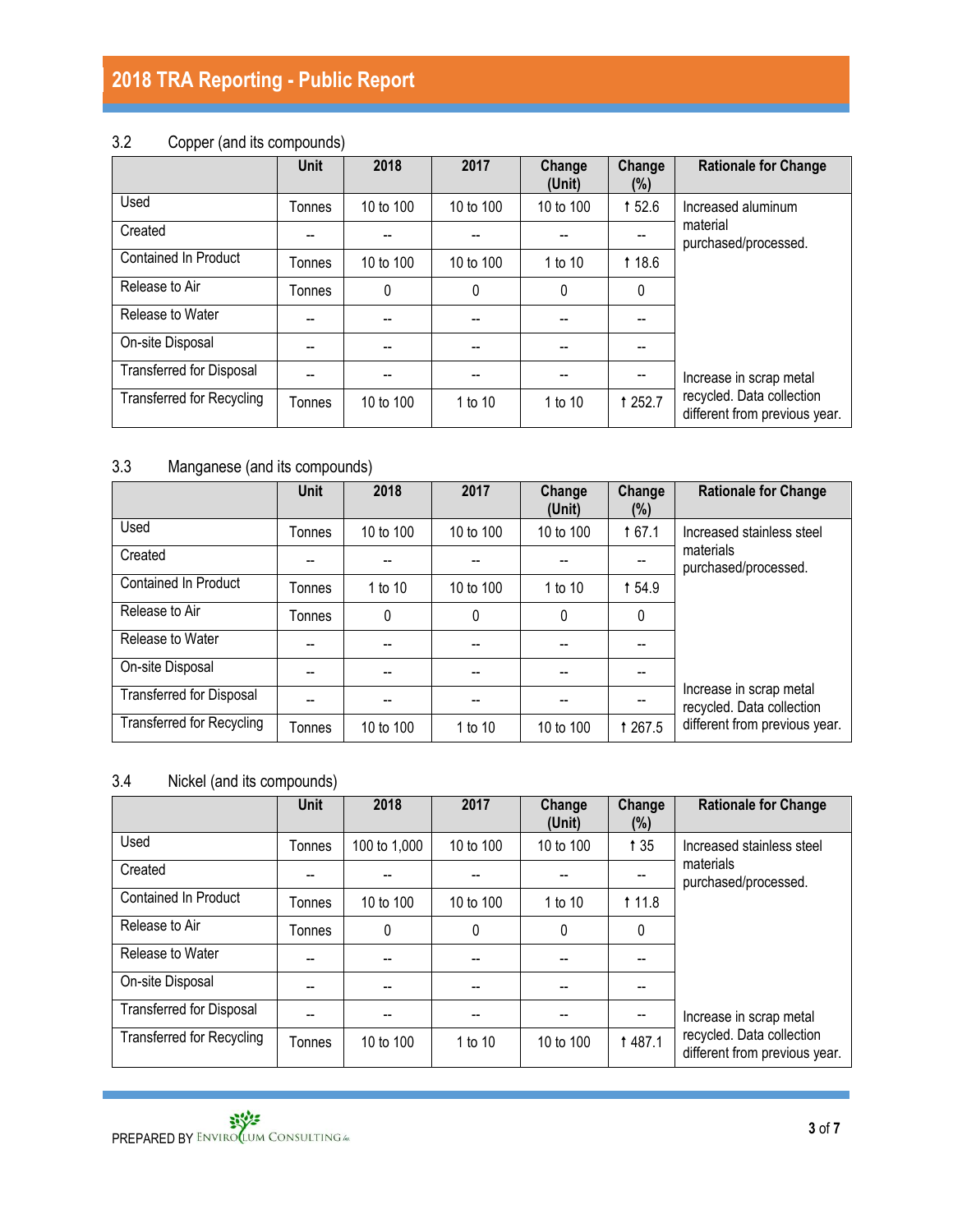## 3.5 Zinc (and its compounds)

|                                  | <b>Unit</b>   | 2018      | 2017      | Change<br>(Unit) | Change<br>$(\%)$ | <b>Rationale for Change</b>                                                           |
|----------------------------------|---------------|-----------|-----------|------------------|------------------|---------------------------------------------------------------------------------------|
| Used                             | Tonnes        | 10 to 100 | 10 to 100 | 1 to 10          | 1 23.6           | Increased stainless steel                                                             |
| Created                          | --            |           |           |                  |                  | materials<br>purchased/processed.                                                     |
| <b>Contained In Product</b>      | Tonnes        | 10 to 100 | 10 to 100 | 1 to $10$        | <b>111.2</b>     |                                                                                       |
| Release to Air                   | <b>Tonnes</b> | 0         | 0         | 0                | $\mathbf{0}$     |                                                                                       |
| Release to Water                 | --            | --        | --        | --               |                  |                                                                                       |
| On-site Disposal                 | --            | --        | --        | --               |                  | Increase in scrap metal<br>recycled. Data collection<br>different from previous year. |
| <b>Transferred for Disposal</b>  | $-$           | --        | --        | --               |                  |                                                                                       |
| <b>Transferred for Recycling</b> | Tonnes        | 1 to 10   | 1 to 10   | 1 to 10          | <b>1129.8</b>    |                                                                                       |

## 3.6 Lead (and its compounds), except tetraethyl lead

|                                  | <b>Unit</b> | 2018               | 2017               | Change<br>(Unit) | Change<br>(%) | <b>Rationale for Change</b>                               |
|----------------------------------|-------------|--------------------|--------------------|------------------|---------------|-----------------------------------------------------------|
| Used                             | kg          | 1,000 to<br>10,000 | 1,000 to<br>10,000 | 100 to 1,000     | 138           | Increased aluminum<br>material                            |
| Created                          |             |                    |                    |                  |               | purchased/processed.                                      |
| <b>Contained In Product</b>      | kg          | 1,000 to<br>10,000 | 1,000 to<br>10,000 | 100 to 1,000     | <b>t24</b>    |                                                           |
| Release to Air                   | kg          | 0                  | $\Omega$           | $\Omega$         | $\Omega$      |                                                           |
| Release to Water                 |             |                    |                    |                  |               |                                                           |
| On-site Disposal                 |             |                    |                    |                  |               |                                                           |
| <b>Transferred for Disposal</b>  |             |                    |                    |                  |               | Increase in scrap metal                                   |
| <b>Transferred for Recycling</b> | kg          | 100 to 1,000       | 100 to 1,000       | 100 to 1,000     | 1 1 2 9.8     | recycled. Data collection<br>different from previous year |

# 3.7 Toluene

|                      | Unit   | 2018    | 2017    | Change<br>(Unit) | Change<br>$(\%)$ | <b>Rationale for Change</b> |
|----------------------|--------|---------|---------|------------------|------------------|-----------------------------|
| Used                 | Tonnes | 1 to 10 | 1 to 10 | 1 to 10          | <b>17.6</b>      | Increased use of            |
| Created              | --     | --      |         |                  | --               | materials/production.       |
| Contained In Product | --     |         |         |                  |                  |                             |
| Release to Air       | Tonnes | 1 to 10 | 1 to 10 | 1 to 10          | <b>17.6</b>      |                             |
| Release to Water     | --     | --      |         |                  | --               |                             |
| On-site Disposal     | --     | --      |         | --               |                  |                             |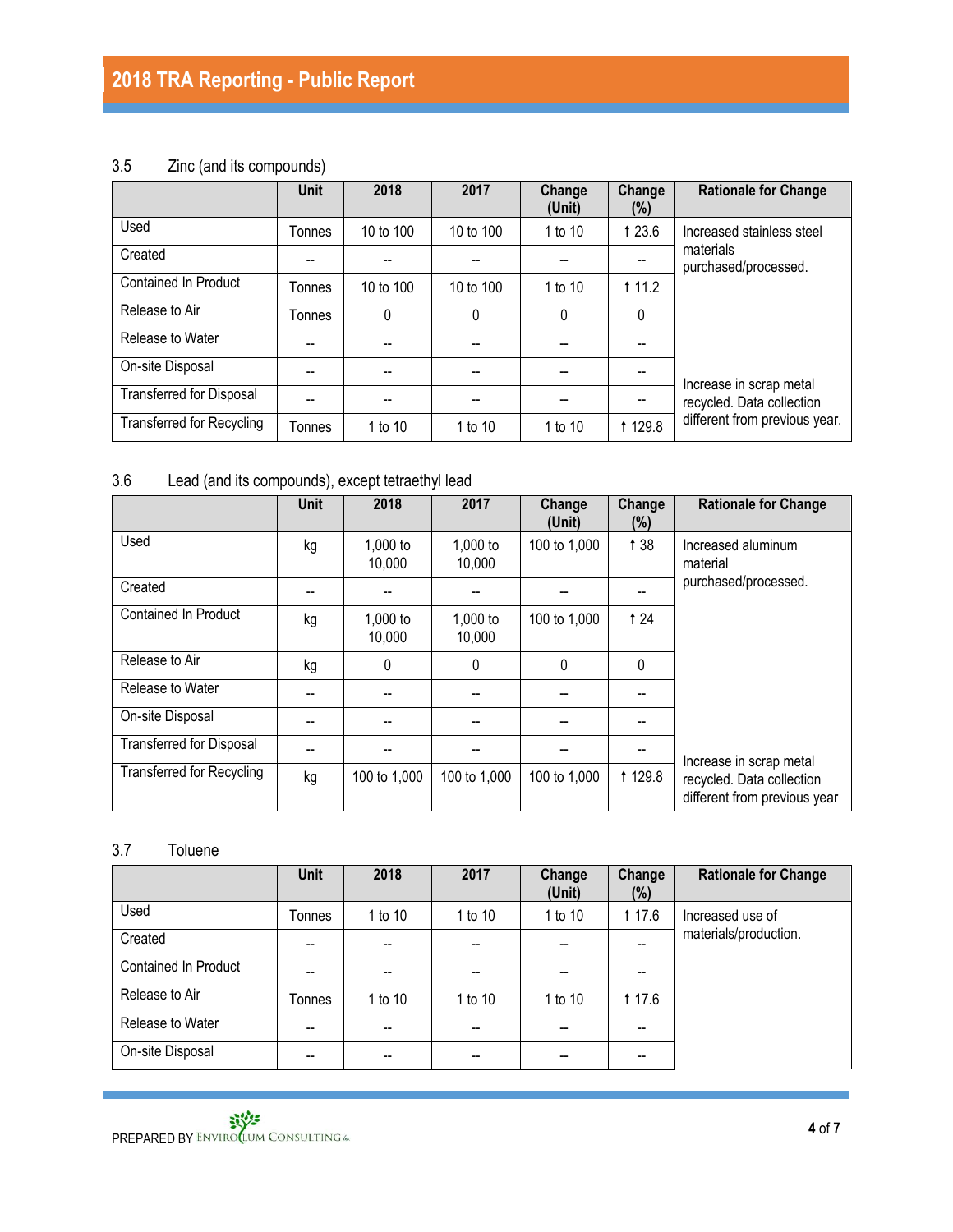# **2018 TRA Reporting - Public Report**

| ransterred tor Disposal   |       |                          |                          |       |                          |
|---------------------------|-------|--------------------------|--------------------------|-------|--------------------------|
|                           | $- -$ | $- -$                    | $- -$                    | $- -$ | $- -$                    |
| Transferred for Recycling | $- -$ | $\overline{\phantom{a}}$ | $\overline{\phantom{a}}$ | $- -$ | $\overline{\phantom{a}}$ |

#### 3.8 Ethyl alcohol

|                                  | <b>Unit</b> | 2018    | 2017    | Change<br>(Unit) | Change<br>$(\%)$ | <b>Rationale for Change</b> |
|----------------------------------|-------------|---------|---------|------------------|------------------|-----------------------------|
| Used                             | Tonnes      | 1 to 10 | 1 to 10 | $0$ to 1         | <b>117.6</b>     | Increased use of            |
| Created                          | --          |         |         |                  | --               | materials/production.       |
| <b>Contained In Product</b>      |             |         | --      |                  |                  |                             |
| Release to Air                   | Tonnes      | 1 to 10 | 1 to 10 | $0$ to 1         | <b>117.6</b>     |                             |
| Release to Water                 | --          |         |         |                  |                  |                             |
| On-site Disposal                 | --          | --      | --      |                  | --               |                             |
| <b>Transferred for Disposal</b>  | --          | --      | --      | --               | --               |                             |
| <b>Transferred for Recycling</b> | --          | --      | --      | --               | --               |                             |

#### 3.9 Methyl ethyl ketone

|                                  | Unit   | 2018    | 2017           | Change<br>(Unit) | Change<br>(%) | <b>Rationale for Change</b> |
|----------------------------------|--------|---------|----------------|------------------|---------------|-----------------------------|
| Used                             | Tonnes | 1 to 10 | 1 to 10        | $0$ to 1         | <b>t</b> 17.6 | Increased use of            |
| Created                          | --     | --      | $\overline{a}$ |                  | $-$           | materials/production.       |
| <b>Contained In Product</b>      | --     | --      | $-$            |                  | --            |                             |
| Release to Air                   | Tonnes | 1 to 10 | 1 to 10        | $0$ to 1         | <b>117.6</b>  |                             |
| Release to Water                 | --     | --      | $-$            |                  |               |                             |
| On-site Disposal                 | --     | --      | --             | --               |               |                             |
| <b>Transferred for Disposal</b>  | --     | --      | $-$            | $-$              | --            |                             |
| <b>Transferred for Recycling</b> | --     | --      |                |                  |               |                             |

#### **4. Objectives**

Rollstar prides itself on technological innovation in order to produce high quality products in an environmentally responsible manner. This plan will determine the technical and economic feasibility of identified reduction options to determine which, if any, are viable for implementation at this time. As part of the continuous improvement practices at the facility, technical advances will be monitored for new opportunities to reduce the use of the reported substances at the facility.

#### **5. Progress in Implementing Plan**

This section does not apply since no feasible reduction options are available for implementation at this time.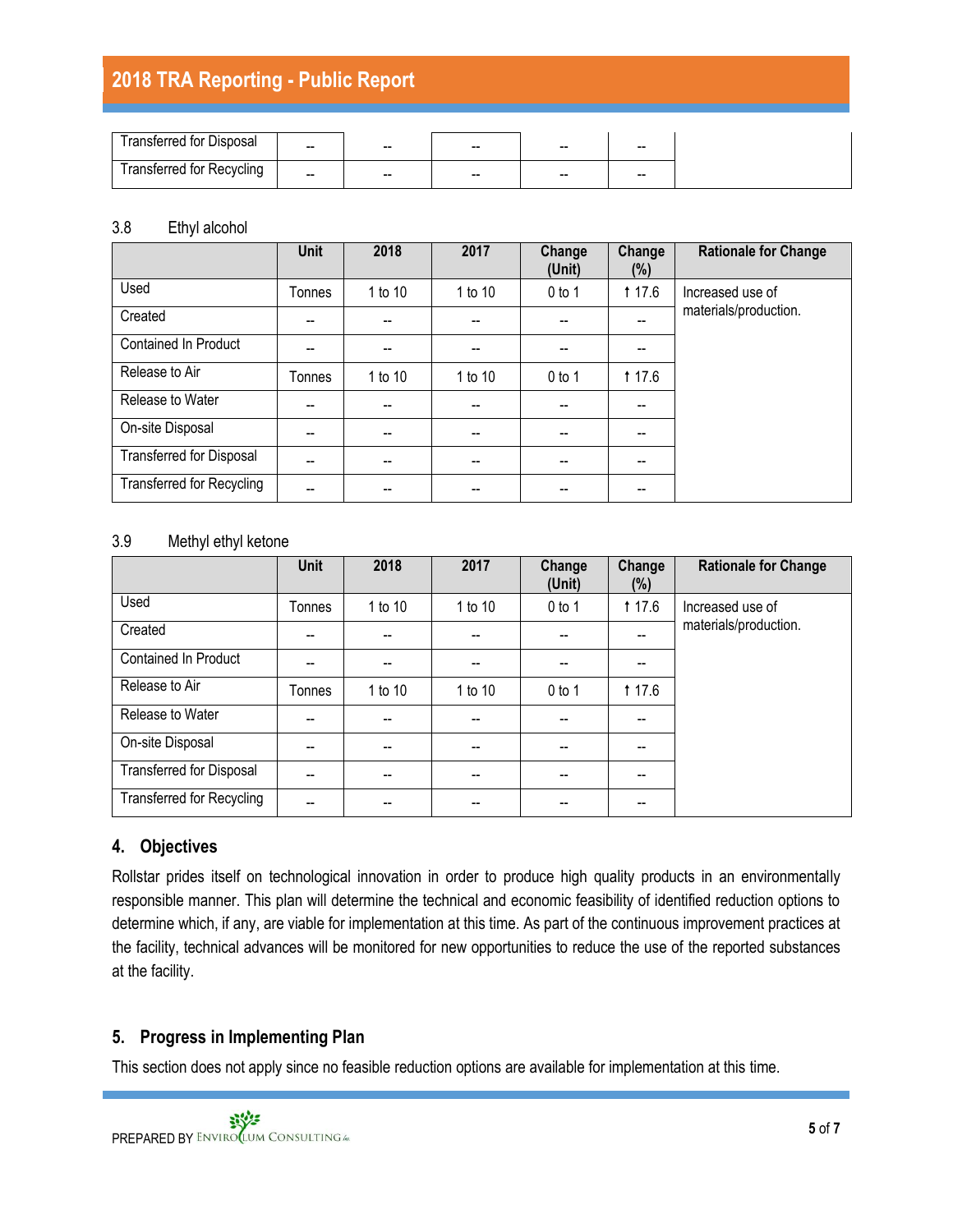For information on on-site releases from the facility, as well as disposal and off-site recycling information please refer to National Pollutant Release Inventory's website: [http://www.ec.gc.ca/inrp-npri/.](http://www.ec.gc.ca/inrp-npri/)

#### **6. Highest Ranking Certification**

*The signed certification of the annual report is kept on file at the facility.*

**Annual Report Certification Statement** 

As of 01/06/2019, I, Bruce Hughes, certify that I have read the reports on the toxic substance reduction plans for the toxic substances referred to below and am familiar with their contents, and to my knowledge the information contained in the reports is factually accurate and the reports comply with the Toxics Reduction Act, 2009 and Ontario Regulation 455/09 (General) made under that Act.

**TRA Substance List\*** 

| <b>CAS RN</b>  | Substance Name                |
|----------------|-------------------------------|
| $NA - 04$      | Chromium (and its compounds)  |
| $NA - 08$      | Lead (and its compounds)      |
| $NA - 11$      | Nickel (and its compounds)    |
| <b>NA - 14</b> | Zinc (and its compounds)      |
| $64 - 17 - 5$  | <b>Ethanol</b>                |
| $78-93-3$      | Methyl ethyl ketone           |
| $108 - 88 - 3$ | <b>Toluene</b>                |
| $NA - 09$      | Manganese (and its compounds) |
| $NA - 06$      | Copper (and its compounds)    |

\*Due to reporting system limitations, for the 2018 annual report the TRA Substance List may included new Volatile Organic Compounds (VOCs) and/or Dioxins and Furans congeners reported to NPRI only.

| <b>Company Name</b>                                              |  |  |
|------------------------------------------------------------------|--|--|
| <b>Rollstar Metal Forming</b>                                    |  |  |
| <b>Highest Ranking Employee</b>                                  |  |  |
| <b>Bruce Hughes</b>                                              |  |  |
| Website address where the Annual Report is posted for the public |  |  |
|                                                                  |  |  |

http://www.envirolum.com/rollstar-metal-forming.html

I, the highest ranking employee, agree with the certification statement(s) above and acknowledge that by checking the box I V. am electronically signing the statement(s). I also acknowledge that by pressing the 'Save/Continue' button I am submitting the facility record(s)/report(s) for the identified facility to the Director under the Toxics Reduction Act, 2009. I also acknowledge that the Toxics Reduction Act, 2009 and Ontario Regulation 455/09 provide the authority to the Director under the Act to make certain information as specified in subsection 27(5) of Ontario Regulation 455/09 available to the public. <sup>\*</sup>